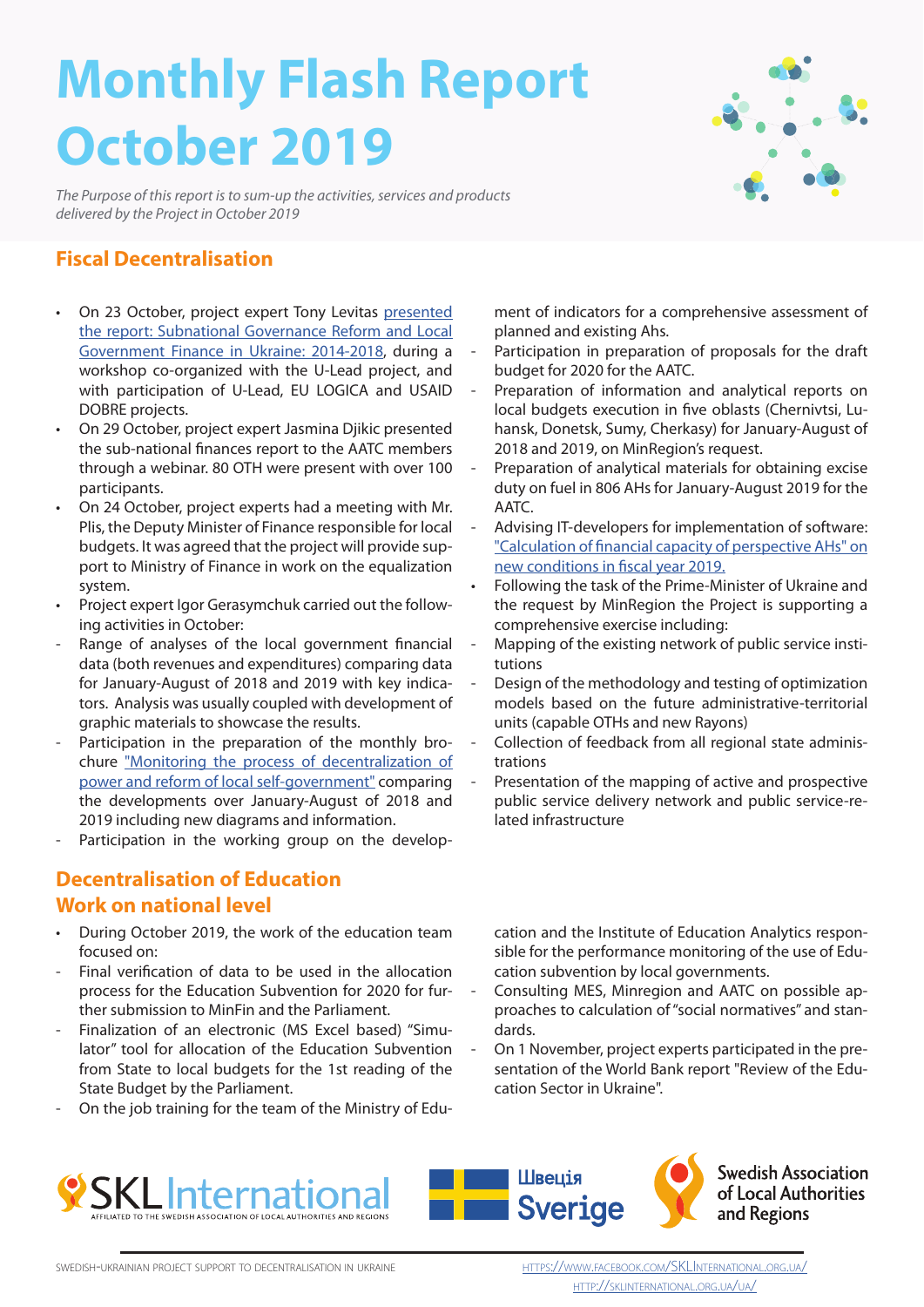# **Decentralisation of Education Work on local and regional level**

- Implementation of the Project's strategy for supporting hromadas with the establishment of effective education management framework continued through the following activities:
- 02 October meeting with the Ministry of Education and Science Hanna Novosad on issues concerned with design and implementation of the profile education on upper secondary level.
- 03 October coaching session with the regional team of education managers of Vinnytsa oblast before the study visit to Poland.
- 03 October meeting with the representatives of MES and MinRegion about the administrative-territorial inventory of education assets, and modelling exercise.
- 7, 29, 30 and 31 October taking part in the Parliament Committee meeting, contributing to the discussion on the new Law of Secondary Education.
- 08 October joint press conference with the MES on the profile education; presentation of the methodological recommendations on profile education.
- 08 October taking part in the World Bank presentation on the plans of work in the sphere of profile education.
- 09-10 October training on development of education strategy and best practices – based learning event for Merefa and Starosaltiv Hromadas (Kharkiv oblast), in cooperation with DOBRE.
- 11 October participation in the MES working group meeting on the profile education reform.
- 17-18 October III Regional Forum on extracurricular ed[ucation, and education and cultural space in hromadas](https://www.facebook.com/SKLInternational.org.ua/posts/1700720943405899?__tn__=-R)  in Solonians'ka hromada of Dnipropetrovska oblast. Regional forums are organised in cooperation with Solidarity Fund PL.
- 19-25 October study visit of the regional team of education managers from Vinnytsia oblast to Małopolska Voivodeship of Poland. Study visits are organised in cooperation with the Solidarity Fund PL.
- 29 October taking part in the meeting of the donor coordination working group on culture and youth issues.
- 29 October taking part in the meeting of the assessment committee for the Council of Europe and MinRegion competition of best practices in local self-governments.
- By the end of October, the online platform of best practices on education management contained 67 practices on effective management of education on local level. Three new practices were added to the database from Korostyshivska hromada (Zhytomyrska oblast) on selection of the school directors and school autonomy and from Horodotska hromada (Khmelnytska oblast) on teacher motivation. Each good practice record contains a description of the practice, analysis of the problem it aims to resolve, approach taken and results achieved, as well as description of risks, relevant regulatory and legal acts developed by the hromadas. Since the launch of the platform it has been visited 998 831 times. All best practices can be downloaded from wiki.sklinternational.org.ua

# **Support to the Association of Amalgamated Territorial Communities (AATC)**

- Project continues to support the activities of the AATC aimed at explaining the AATC mission and mobilizing new members. In order to discuss the topical issues of community development, meetings were held in cooperation with the heads of the Association's regional branches in Luhansk and Donetsk oblasts.
- On 9 October, head of the Association Oleksandr Korinniy presented the activities of the ATC's Association at the meeting of the Verkhovna Rada Committee.
- On 11 October, the Board of the Association met with the Minister of Community Development and territories of Ukraine, Alyo[na Babak. The number of problematic issues that require special](https://wp.me/p9LVVV-3ut)  attention from the Government were discussed.
- On 15 October, the AATC signed the Memorandum of Cooperation with the Khmelnitsky Center for Advanced Training of Employees and the Council of Europe in Ukraine.
- [On 23 October, members of the Association's Council and Board](https://wp.me/p9LVVV-3xQ)  participated in public presentation of amendments to the Constitution regarding the reform of local self-government and territorial organization of power in Ukraine.
- On 18 October, the Association, in cooperation with the Despro Project, organized the discussion on the new indicators for determining the hromadas' capacity and the completion of the hromadas' amalgamation process in the Cherkasy oblasts.
- On 29 October, the AATC signed the Memorandum of Cooperation with the Volyn regional center for retraining and advanced training of employees of public authorities and the Council of Europe in Ukraine.
- On 30 October, the Association, in cooperation with the Despro Project, organized the discussion on the new indicators for determining the hromadas' capacity and the completion of the hromadas' amalgamation process in the Zaporizhya oblasts.
- The Project supports the work of the following thematic platforms of the Association: legal, budget and finances, and education in hromadas.
- Within the framework of the Association's platform "Local budgets and finances":
- Letters were prepared and circulated to the Prime Minister of Ukraine on hromadas' financial issues in the 2020; to the Min-Region on the allocation of the additional subsidies and excise tax; to Lymanska hromada (Donetska oblast) on the educational subvention for 2020; to Tomashpilska hromada (Vinnitsa oblast) on the stabilization subsidy; to Gorodotska (Kmelnytska oblast), Limanskа (Donetska oblast) and Vakulivska (Dnipropetrovska oblast) hromadas on infrastructure subvention.
- On 11 and 18 October, the platform moderator took part in the meeting of the Commission on infrastructure subvention (Ministry of Regional Development).
- On 23 October, the moderator of the platform took part in the presentation of survey on local finances of the "Reform of the management system of the subnational level and finances of local authorities in Ukraine: 2014-2018".
- On 29 October, the webinar on the topic of Management Reform at the Subnational Level and the Finances of Local Government in Ukraine: 2014-2018 was held.
- Financial Bulletin No. 5 was prepared.
- [The information materials for hromadas were prepared and pub](https://wp.me/P9LVVV-16i)lished on the Association's website.
- In the framework of the Association's Legal platform:
- Letters were prepared and circulated to the Parliamentary Committee on State Building, Local Governance, Regional and Urban Development on involvement the Association's representatives in the working groups on development of the draft laws concerning local government; Lanovetska ATC (Ternopil oblast) on the representation of local governments in the courts; Merefyanska ATC (Kharkiv oblast) on the conclusion of a contract with a lawyer; Glyvahyvska ATC (Kirovohrad oblast) on the direct intergovernmental relations; Machuzhska ATC (Kirovohrad oblast), Machuhivska ATC (Poltavska oblast) on the communal property.